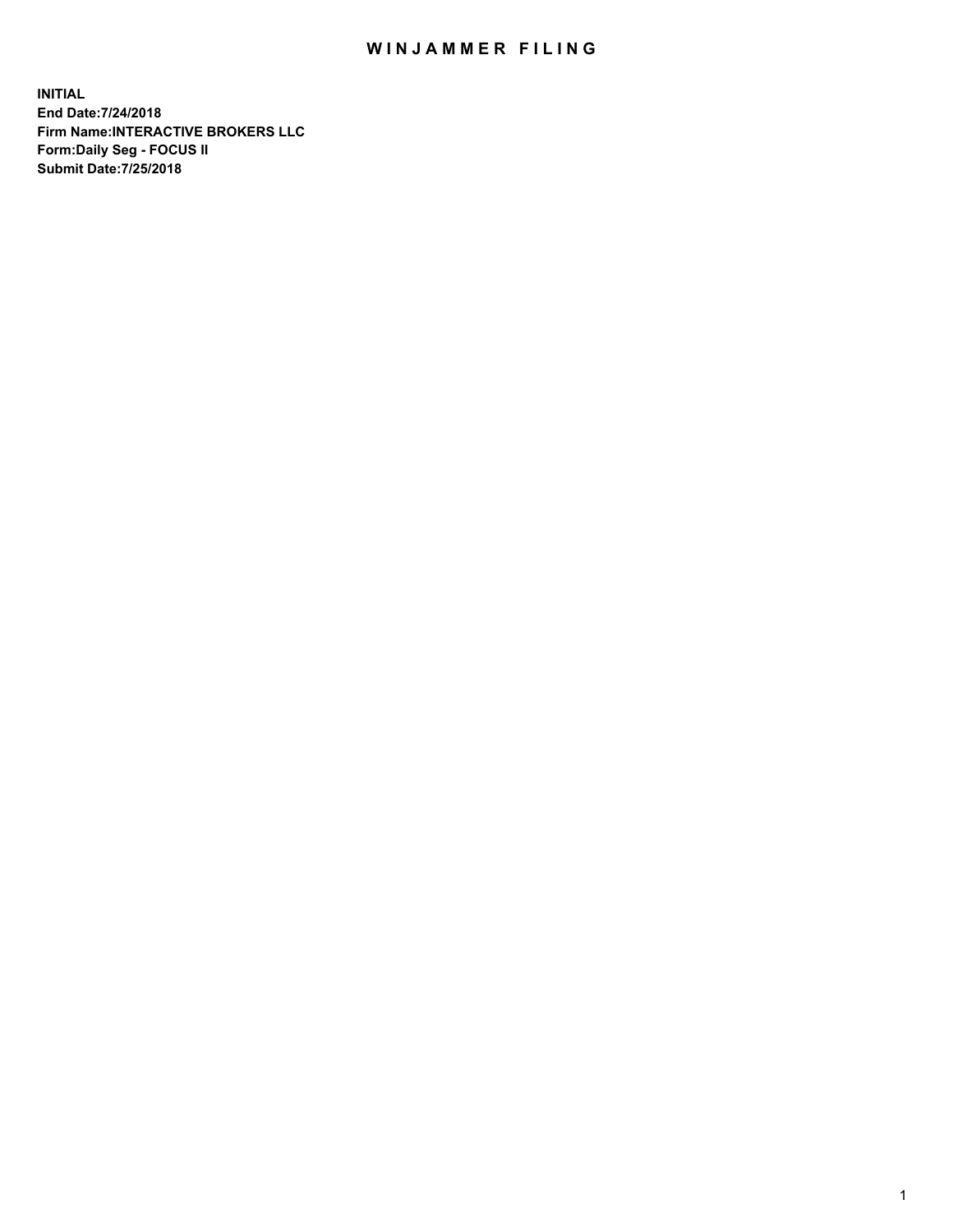**INITIAL End Date:7/24/2018 Firm Name:INTERACTIVE BROKERS LLC Form:Daily Seg - FOCUS II Submit Date:7/25/2018 Daily Segregation - Cover Page**

| Name of Company                                                                                                                                                                                                                                                                                                                | <b>INTERACTIVE BROKERS LLC</b>                                                                  |
|--------------------------------------------------------------------------------------------------------------------------------------------------------------------------------------------------------------------------------------------------------------------------------------------------------------------------------|-------------------------------------------------------------------------------------------------|
| <b>Contact Name</b>                                                                                                                                                                                                                                                                                                            | <b>James Menicucci</b>                                                                          |
| <b>Contact Phone Number</b>                                                                                                                                                                                                                                                                                                    | 203-618-8085                                                                                    |
| <b>Contact Email Address</b>                                                                                                                                                                                                                                                                                                   | jmenicucci@interactivebrokers.c<br>om                                                           |
| FCM's Customer Segregated Funds Residual Interest Target (choose one):<br>a. Minimum dollar amount: ; or<br>b. Minimum percentage of customer segregated funds required:% ; or<br>c. Dollar amount range between: and; or<br>d. Percentage range of customer segregated funds required between: % and %.                       | $\overline{\mathbf{0}}$<br>$\overline{\mathbf{0}}$<br>155,000,000 245,000,000<br>0 <sub>0</sub> |
| FCM's Customer Secured Amount Funds Residual Interest Target (choose one):<br>a. Minimum dollar amount: ; or<br>b. Minimum percentage of customer secured funds required:% ; or<br>c. Dollar amount range between: and; or<br>d. Percentage range of customer secured funds required between:% and%.                           | <u>0</u><br>$\overline{\mathbf{0}}$<br>80,000,000 120,000,000<br><u>00</u>                      |
| FCM's Cleared Swaps Customer Collateral Residual Interest Target (choose one):<br>a. Minimum dollar amount: ; or<br>b. Minimum percentage of cleared swaps customer collateral required:% ; or<br>c. Dollar amount range between: and; or<br>d. Percentage range of cleared swaps customer collateral required between:% and%. | $\overline{\mathbf{0}}$<br>$\underline{\mathbf{0}}$<br>0 <sub>0</sub><br>00                     |

Attach supporting documents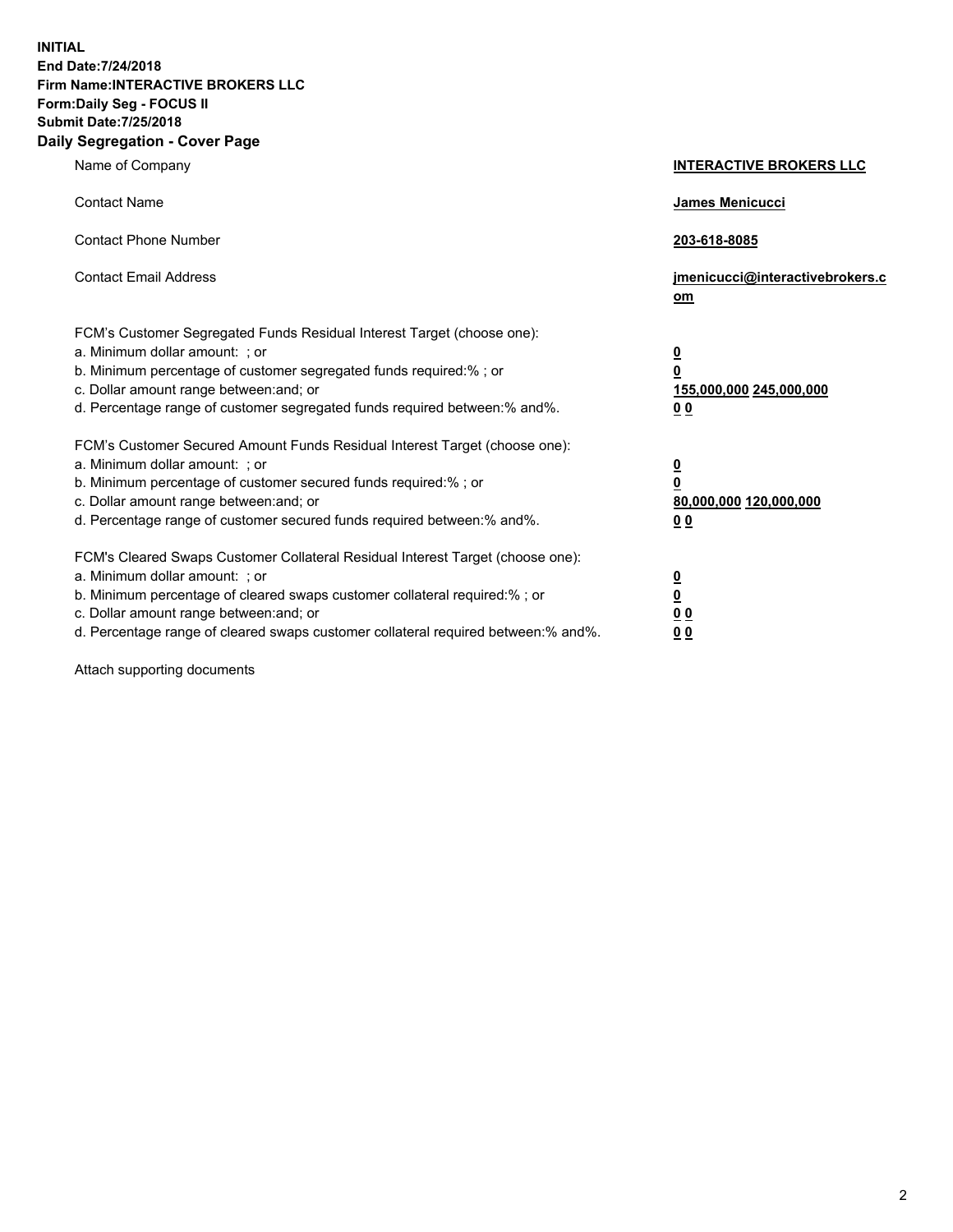## **INITIAL End Date:7/24/2018 Firm Name:INTERACTIVE BROKERS LLC Form:Daily Seg - FOCUS II Submit Date:7/25/2018 Daily Segregation - Secured Amounts**

|     | Daily Ocglegation - Occarea Anioants                                                                       |                                                |
|-----|------------------------------------------------------------------------------------------------------------|------------------------------------------------|
|     | Foreign Futures and Foreign Options Secured Amounts                                                        |                                                |
|     | Amount required to be set aside pursuant to law, rule or regulation of a foreign                           | $0$ [7305]                                     |
|     | government or a rule of a self-regulatory organization authorized thereunder                               |                                                |
| 1.  | Net ledger balance - Foreign Futures and Foreign Option Trading - All Customers                            |                                                |
|     | A. Cash                                                                                                    | 441,835,640 [7315]                             |
|     | B. Securities (at market)                                                                                  | $0$ [7317]                                     |
| 2.  | Net unrealized profit (loss) in open futures contracts traded on a foreign board of trade                  | $-6,476,500$ [7325]                            |
| 3.  | Exchange traded options                                                                                    |                                                |
|     | a. Market value of open option contracts purchased on a foreign board of trade                             | 482,756 [7335]                                 |
|     | b. Market value of open contracts granted (sold) on a foreign board of trade                               | -87,855 [7337]                                 |
| 4.  | Net equity (deficit) (add lines 1.2. and 3.)                                                               | 435,754,041 [7345]                             |
| 5.  | Account liquidating to a deficit and account with a debit balances - gross amount                          | <b>2,283</b> [7351]                            |
|     | Less: amount offset by customer owned securities                                                           | 0 [7352] 2,283 [7354]                          |
| 6.  | Amount required to be set aside as the secured amount - Net Liquidating Equity                             | 435,756,324 [7355]                             |
|     | Method (add lines 4 and 5)                                                                                 |                                                |
| 7.  | Greater of amount required to be set aside pursuant to foreign jurisdiction (above) or line                | 435,756,324 [7360]                             |
|     | 6.                                                                                                         |                                                |
|     | FUNDS DEPOSITED IN SEPARATE REGULATION 30.7 ACCOUNTS                                                       |                                                |
| 1.  | Cash in banks                                                                                              |                                                |
|     | A. Banks located in the United States                                                                      | 81,429,628 [7500]                              |
|     | B. Other banks qualified under Regulation 30.7                                                             | 0 [7520] 81,429,628 [7530]                     |
| 2.  | Securities                                                                                                 |                                                |
|     | A. In safekeeping with banks located in the United States                                                  | 371,848,555 [7540]                             |
|     | B. In safekeeping with other banks qualified under Regulation 30.7                                         | 0 [7560] 371,848,555 [7570]                    |
| 3.  | Equities with registered futures commission merchants                                                      |                                                |
|     | A. Cash                                                                                                    | $0$ [7580]                                     |
|     | <b>B.</b> Securities                                                                                       | $0$ [7590]                                     |
|     | C. Unrealized gain (loss) on open futures contracts                                                        | $0$ [7600]                                     |
|     | D. Value of long option contracts                                                                          | $0$ [7610]                                     |
|     | E. Value of short option contracts                                                                         | 0 [7615] 0 [7620]                              |
| 4.  | Amounts held by clearing organizations of foreign boards of trade                                          |                                                |
|     | A. Cash                                                                                                    | $0$ [7640]                                     |
|     | <b>B.</b> Securities                                                                                       | $0$ [7650]                                     |
|     | C. Amount due to (from) clearing organization - daily variation                                            | $0$ [7660]                                     |
|     | D. Value of long option contracts                                                                          | $0$ [7670]                                     |
|     | E. Value of short option contracts                                                                         | 0 [7675] 0 [7680]                              |
| 5.  | Amounts held by members of foreign boards of trade                                                         |                                                |
|     | A. Cash                                                                                                    | 108,758,581 [7700]                             |
|     | <b>B.</b> Securities                                                                                       | $0$ [7710]                                     |
|     | C. Unrealized gain (loss) on open futures contracts                                                        | $-2,085,362$ [7720]                            |
|     | D. Value of long option contracts                                                                          | 482,756 [7730]                                 |
|     | E. Value of short option contracts                                                                         | <mark>-87,855</mark> [7735] 107,068,120 [7740] |
| 6.  | Amounts with other depositories designated by a foreign board of trade                                     | $0$ [7760]                                     |
| 7.  | Segregated funds on hand                                                                                   | $0$ [7765]                                     |
| 8.  | Total funds in separate section 30.7 accounts                                                              | 560,346,303 [7770]                             |
| 9.  | Excess (deficiency) Set Aside for Secured Amount (subtract line 7 Secured Statement<br>Page 1 from Line 8) | 124,589,979 [7380]                             |
| 10. | Management Target Amount for Excess funds in separate section 30.7 accounts                                | 80,000,000 [7780]                              |
| 11. | Excess (deficiency) funds in separate 30.7 accounts over (under) Management Target                         | 44,589,979 [7785]                              |
|     |                                                                                                            |                                                |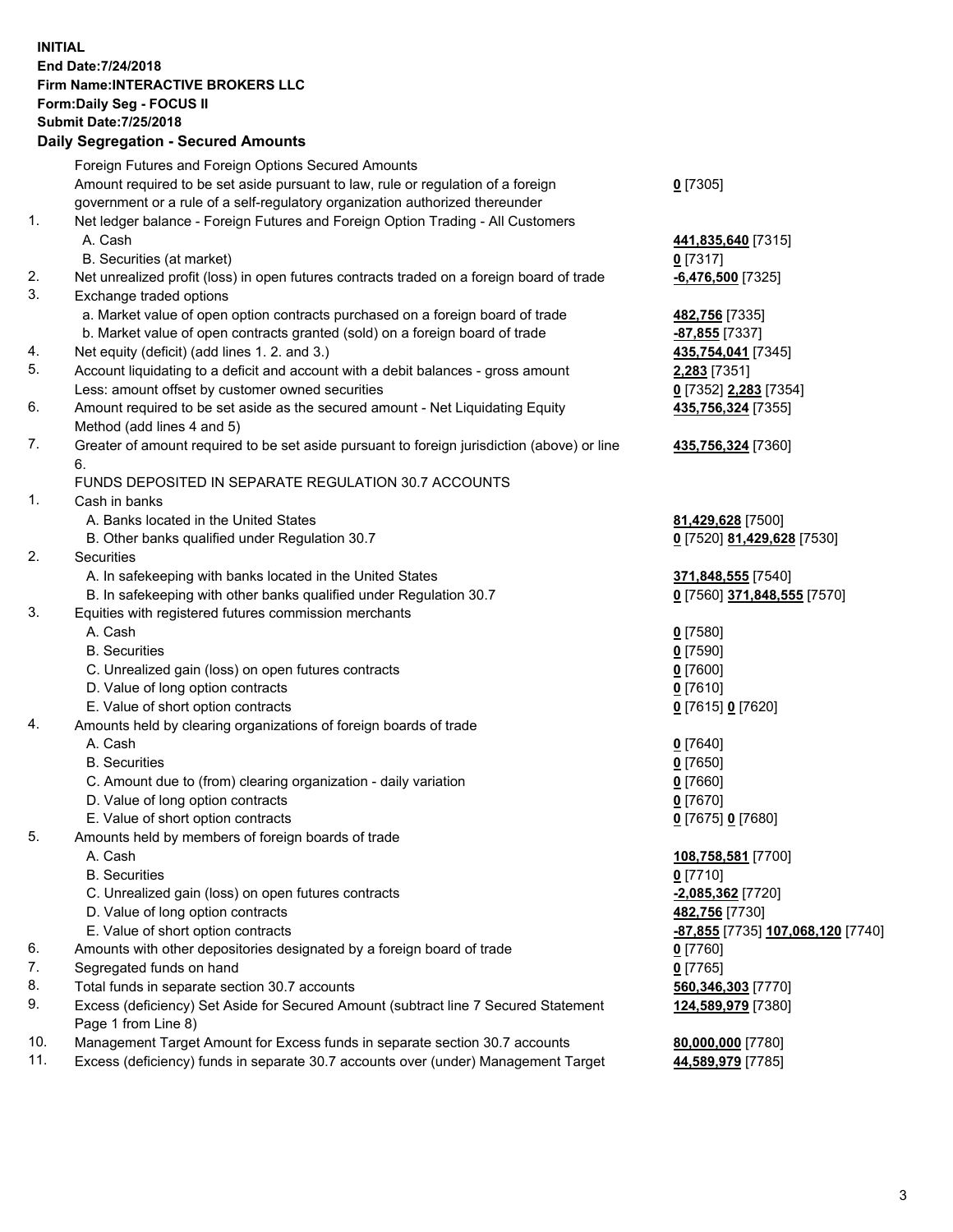**INITIAL End Date:7/24/2018 Firm Name:INTERACTIVE BROKERS LLC Form:Daily Seg - FOCUS II Submit Date:7/25/2018 Daily Segregation - Segregation Statement** SEGREGATION REQUIREMENTS(Section 4d(2) of the CEAct) 1. Net ledger balance A. Cash **3,979,086,436** [7010] B. Securities (at market) **0** [7020] 2. Net unrealized profit (loss) in open futures contracts traded on a contract market **-311,819** [7030] 3. Exchange traded options A. Add market value of open option contracts purchased on a contract market **181,007,842** [7032] B. Deduct market value of open option contracts granted (sold) on a contract market **-179,533,923** [7033] 4. Net equity (deficit) (add lines 1, 2 and 3) **3,980,248,536** [7040] 5. Accounts liquidating to a deficit and accounts with debit balances - gross amount **162,594** [7045] Less: amount offset by customer securities **0** [7047] **162,594** [7050] 6. Amount required to be segregated (add lines 4 and 5) **3,980,411,130** [7060] FUNDS IN SEGREGATED ACCOUNTS 7. Deposited in segregated funds bank accounts A. Cash **894,251,508** [7070] B. Securities representing investments of customers' funds (at market) **2,080,852,345** [7080] C. Securities held for particular customers or option customers in lieu of cash (at market) **0** [7090] 8. Margins on deposit with derivatives clearing organizations of contract markets A. Cash **27,586,768** [7100] B. Securities representing investments of customers' funds (at market) **1,176,777,662** [7110] C. Securities held for particular customers or option customers in lieu of cash (at market) **0** [7120] 9. Net settlement from (to) derivatives clearing organizations of contract markets **3,663,568** [7130] 10. Exchange traded options A. Value of open long option contracts **181,137,117** [7132] B. Value of open short option contracts **-179,689,331** [7133] 11. Net equities with other FCMs A. Net liquidating equity **0** [7140] B. Securities representing investments of customers' funds (at market) **0** [7160] C. Securities held for particular customers or option customers in lieu of cash (at market) **0** [7170] 12. Segregated funds on hand **0** [7150] 13. Total amount in segregation (add lines 7 through 12) **4,184,579,637** [7180] 14. Excess (deficiency) funds in segregation (subtract line 6 from line 13) **204,168,507** [7190] 15. Management Target Amount for Excess funds in segregation **155,000,000** [7194] **49,168,507** [7198]

16. Excess (deficiency) funds in segregation over (under) Management Target Amount Excess